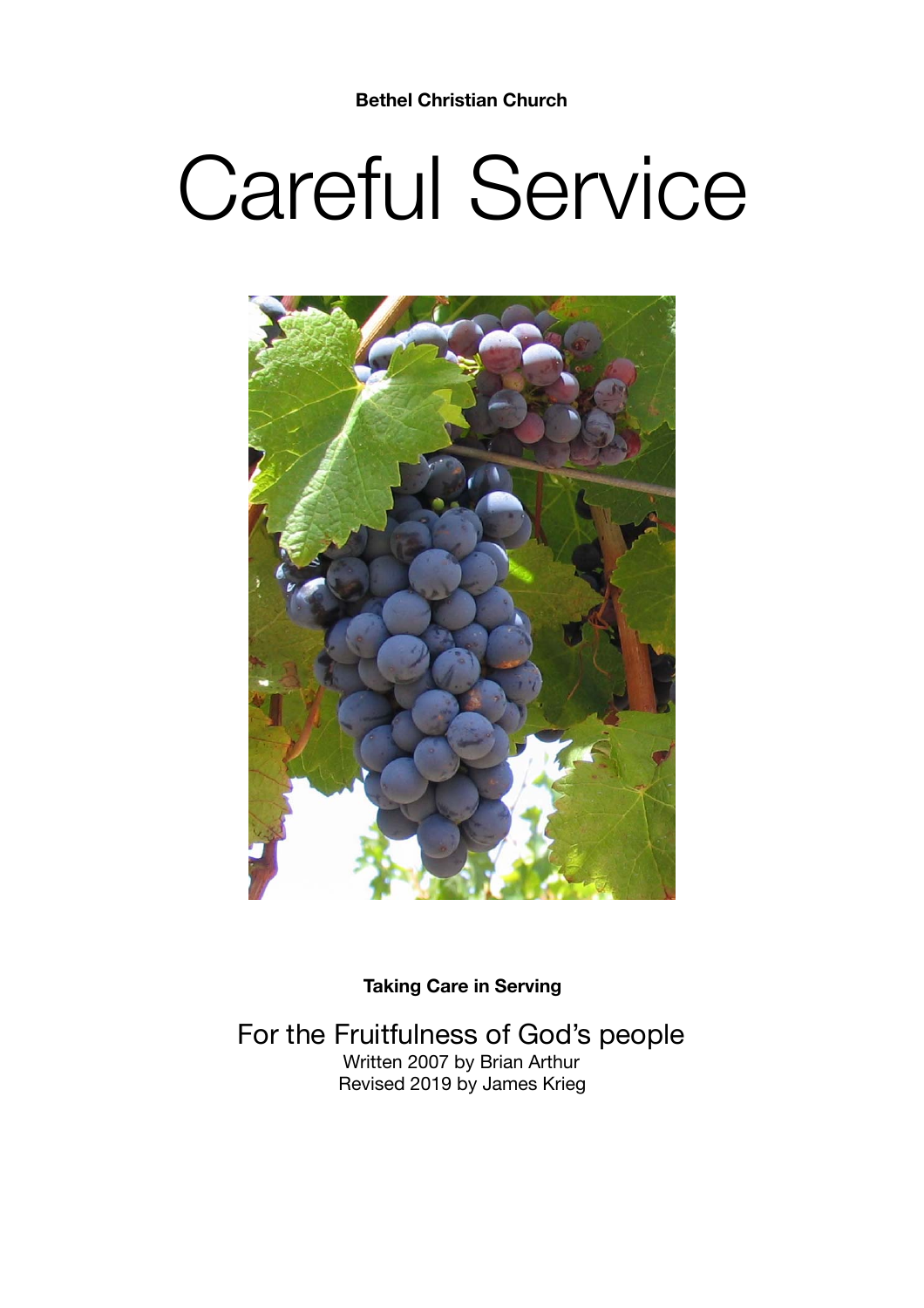## **Careful Service**

#### **A conduct guide for all who serve in the ministry of Bethel Christian Church**

#### **Taking Care in Serving**

Operating in the love of God we should be eager to provide the greatest degree of care we can for all the family members of the Church and those from the wider community who participate in our programs, in particular the children. Our aim is that everyone within our church will be able to safely participate and contribute in appropriate programs, and that they will be able to safely report any incidents of abuse or safety concerns.

Being called by God into holiness, we seek to walk blamelessly towards those we serve. We therefore expect all the leaders of Bethel Christian Church, both those who are paid by the church and those who volunteer their services, to honour all they serve by providing for them a safe and loving environment.

We expect all leaders and volunteers to comply with the screening required for appointment, and the ministry practice outlined below. They will be accountable to the law of the land and the Church Council. Church leaders will respond appropriately to all reports in the interest of all those involved. We use SafeMinistryTraining.com.au to appropriately screen and train our volunteers working with children and vulnerable adults

As a church community we acknowledge the high level of trust given to us by our members and people from the community. The rest of this document outlines our attempt to provide a structure which includes responsible screening and recruitment, clear boundaries, risk identification, leadership training and supervision.

."

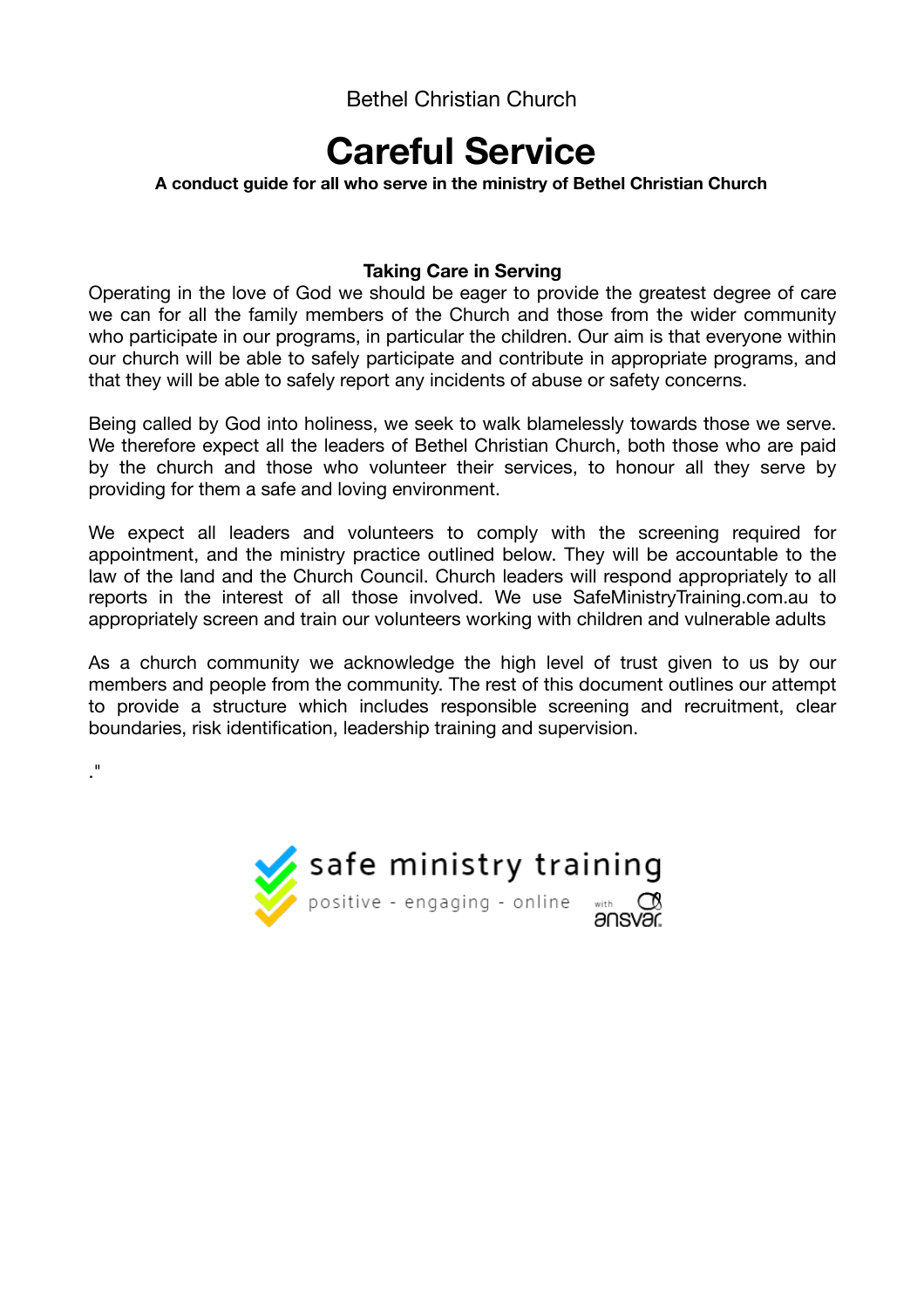## **1. General Service Requirements**

#### **For all Leaders at Bethel Christian Church**

- 1.1 In conjunction with the commands of Scripture, leaders will honour all they serve with loving, impartial service.
- 1.2 The qualities of leaders appointed by Bethel Christian Church will be directed by the Scriptures.
- 1.3 Respect must be given to all in differences of opinion, culture and faith.
- 1.4 Leaders must take the authority given to them as the opportunity to serve, not the right to stand over people in authoritarian ways.
- 1.5 Leaders will be expected to display the giftings of leadership and thus be appointed by the church to serve.
- 1.6 No leader to be appointed from the Church community will be considered for leadership until they have been a regular part of the church for six months or brought satisfactory references from a previous (current) church, are church members, and have submitted to the appropriate screening and training requirements of the church.
- 1.7 Leaders are not to engage in:
	- bullying;
	- harassment;
	- physical, emotional, sexual or spiritual abuse.
- 1.8 Leaders must not attempt to serve under the influence of any mind altering or addictive substance.
- 1.9 Legally prohibited substances must never be used.
- 1.10 Care must be taken not to knowingly use offensive language.
- 1.11 If married, leaders must not be involved in sexual relationships outside of their marriage.
- 1.12 If unmarried, leaders should remain chaste and not indulge in sexual relationships before marriage.
- 1.13 No form of involvement in pornography is acceptable.
- 1.14 Leaders should never be alone with members of the opposite sex in conjunction with their ministry, except in emergency situations.
- 1.15 All leaders should avoid situations of sexual vulnerability, for the persons they are with and themselves or where conduct can be reasonably construed as a breach of sexual standards in the Scriptures or this document.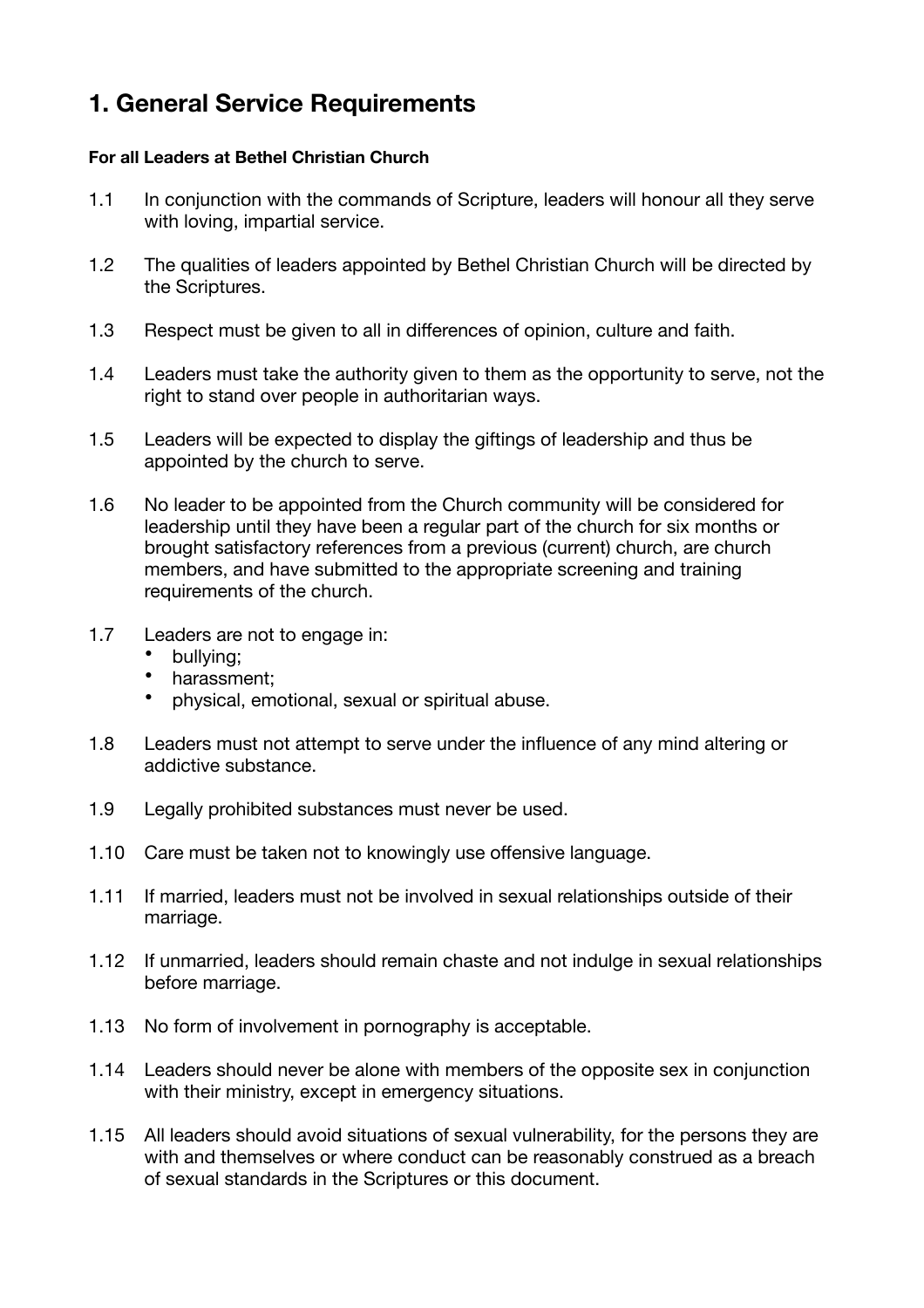- 1.16 Touching members of the opposite sex must be done sensitively and without sexual connotations, always giving total respect to their wishes.
- 1.17 Children's leaders should avoid working alone with children and never entertain children in their homes without the presence of other adults or leaders from the church.
- 1.18 Children's leaders should be alert to and trained in recognising sexual abuse and prepared to be mandatory reporters of any abuse.

#### **For all volunteers at Bethel Christian Church and associated programs**

- 1.19 Bethel Christian Church Council will oversee the appointment of appropriate volunteers.
- 1.20 Volunteers will honour all they serve with loving, impartial service.
- 1.21 Respect must be given to all in differences of opinion, culture and faith.
- 1.22 Volunteers must take the position given to them as the opportunity to serve, not the right to stand over people in authoritarian ways.
- 1.23 No volunteer may be appointed without have met the appropriate screening and training requirements of the church.
- 1.24 Volunteers are not to engage in:
	- bullying;
	- harassment;
	- physical, emotional, sexual or spiritual abuse.
- 1.25 Volunteers must not attempt to serve under the influence of any mind altering or addictive substance.
- 1.26 Legally prohibited substances must never be used.
- 1.27 Care must be taken not to knowingly use offensive language.
- 1.28 No form of involvement in pornography is acceptable.
- 1.29 Volunteers should avoid being alone with members of the opposite sex in conjunction with their role, except in emergency situations.
- 1.30 All volunteers should avoid situations of sexual vulnerability, for the persons they are with and themselves or where conduct can be reasonably construed as a breach of sexual standards in the Scriptures or this document.
- 1.31 Touching members of the opposite sex must be done sensitively and without sexual connotations, always giving total respect to their wishes.
- 1.32 Volunteers should avoid working alone with children and never entertain children in their homes without the presence of other adults or leaders from the church.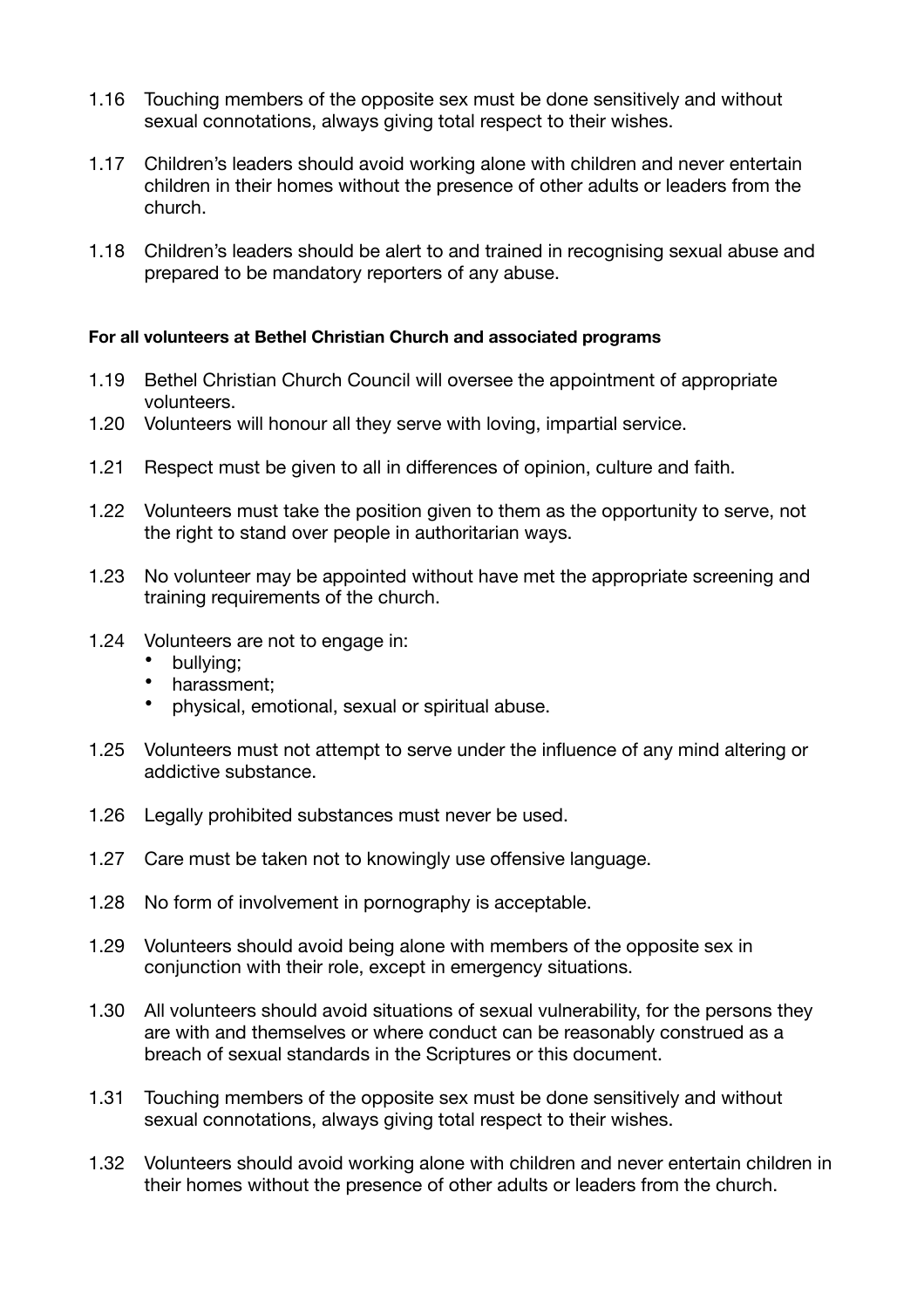- 1.33 Volunteers working with children should be alert to and trained in recognising sexual abuse and prepared to be mandatory reporters of any abuse.
- 1.34 In the event that through partnership with another body not all volunteers will be required to comply with the faith and membership requirements of the Bethel Christian Church, they must nevertheless agree to not behave in any way, or promote any views or behaviour, that undermines the beliefs and values of the Church.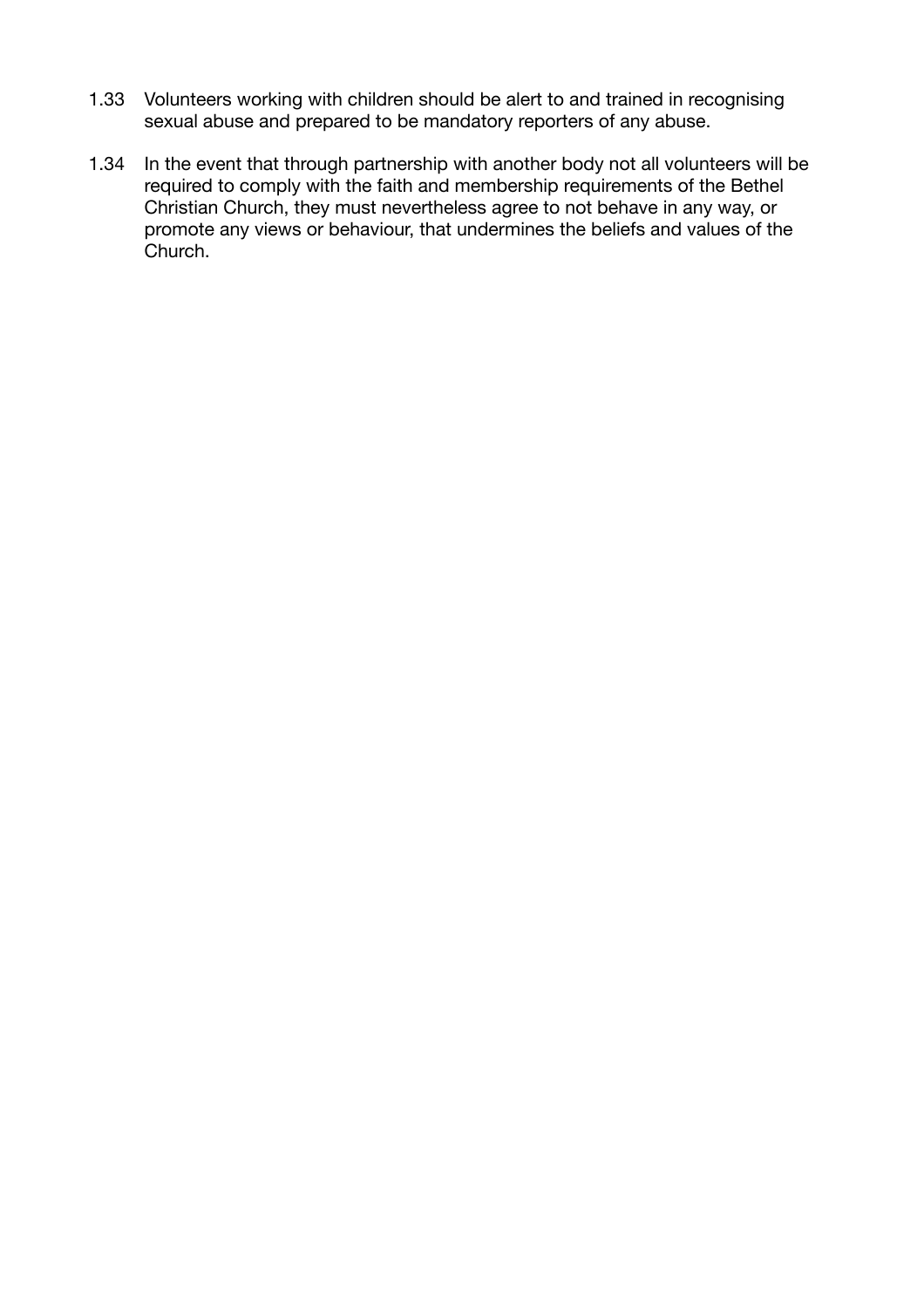## **2. The Application of** *Careful Service*

### **A guide for putting these principles into application**

- 2.1 The church accepts the responsibility to inform and instruct its leaders and volunteers as to the contents and spirit of *Careful Service.*
- 2.2 All the Leaders and volunteers in the church have the responsibility to accept and apply the principles of *Careful Service* in their service.
- 2.3 The church must acknowledge any careless or wilful neglect or disregard of *Careful Service* and seek to remedy the lapse through discipline, specialised training or dismissal from office. Where any breach of trust breaks civil law then the Safe Ministry Contacts will notify the Police or appropriate body.
- 2.4 The church will use the *Safe Ministry Training* risk management system as their model for Careful Service in ministry, including the *Safe Ministry Incident Management Process.*
- 2.4 Where reasonable impracticalities arise with the principles of *Careful Service* the leader or volunteer must notify at least one Safe Ministry Contact and;
	- Ensure the safety of those to whom they minister and themselves.
	- Plan with the Safe Ministry Contact to reduce the possibilities of such impracticalities occurring in the future.
- 2.5 All members and volunteers of the church are responsible to report any breach of *Careful Service* by any of the Church appointed leaders or volunteers to a Safe Ministry Contact.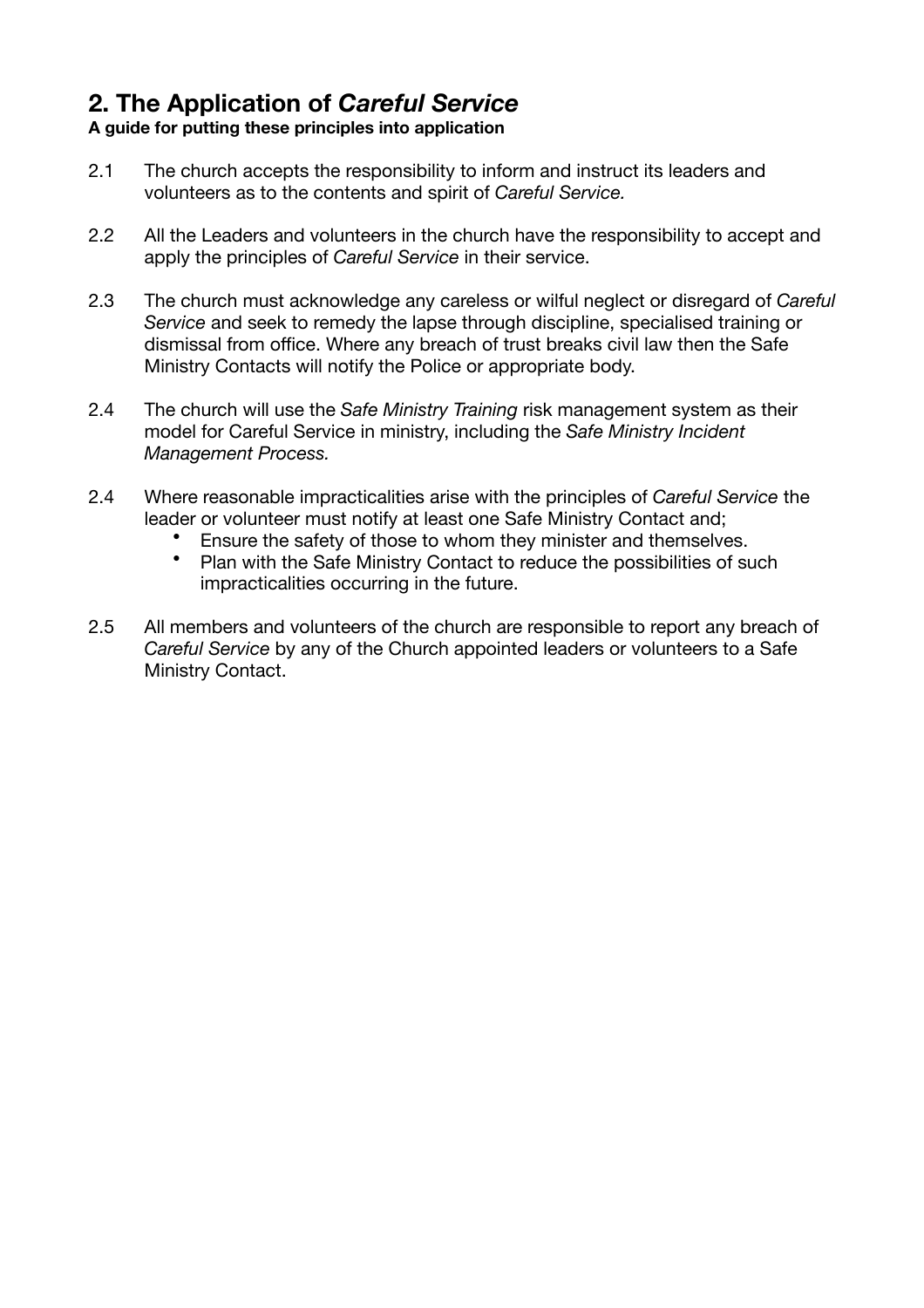## **3.** *Careful Service* **in Pastoral Care**

## **A Guide for the Pastoral Team at Bethel Christian Church**

- 3.1 The exercise of pastoral care involves building trust. The church pastoral care givers are expected to do all they can to encourage trust in pastoral relationships.
- 3.2 The general guidelines given above relate to pastoral care givers.
- 3.3 The church endeavours to appoint pastoral care-givers who are sensitive to and qualified in the skills required for pastoral care.
- 3.4 Through the structure and accountability of Safe Ministry Training the church offers opportunity for pastoral care givers to improve their skills and have regular feedback and support.
- 3.5 Trust can only be established through considered confidentiality. Pastoral care givers will not share information received in their ministry to their spouse, family, friend, colleagues or any other person without the consent of the person disclosing the information. Confidentiality is excepted where the information is public knowledge, required by law. Where a risk to the safety of any person is involved confidentiality may also be excepted, however, notification to the discloser will still generally be advisable.
- 3.6 Where confidential information is received it should not be used, even anonymously, as illustrative material unless cleared by the discloser. Where records of confidential discussions are kept they must be secured from the public.
- 3.7 Pastoral care-givers must recognise the limits of their skills and experience and defer to more qualified practitioners when appropriate.
- 3.8 Pastoral care-givers shall avoid all abusive relationships
- 3.9 Pastoral care-givers must avoid behaviour that becomes partial, exclusive or indicates favouritism, particularly with children and youth.
- 3.9 Wherever the pastoral care relationship begins to become blurred with personal interest (romantic, financial etc), this should be acknowledged and a change of pastoral carer arranged in conjunction with the Safe Ministry Contact.
- 3.10 Pastoral carers should use the Safe Ministry Contact as supervisor where the pastoral contact becomes prolonged.
- 3:11 When visiting people in their homes, pastoral care givers should take a member of the opposite sex with them. If a series of counselling meetings are required then it is more appropriate that these be conducted in a location which allows privacy of conversation while allowing supervision by others (doors open etc).
- 3.12 It may be helpful in more formal or critical pastoral encounters to establish at the beginning the purpose and boundaries of the discussion, confidentiality issues and length of time.
- 3.13 Physical gestures of comfort should be only done when observable by others.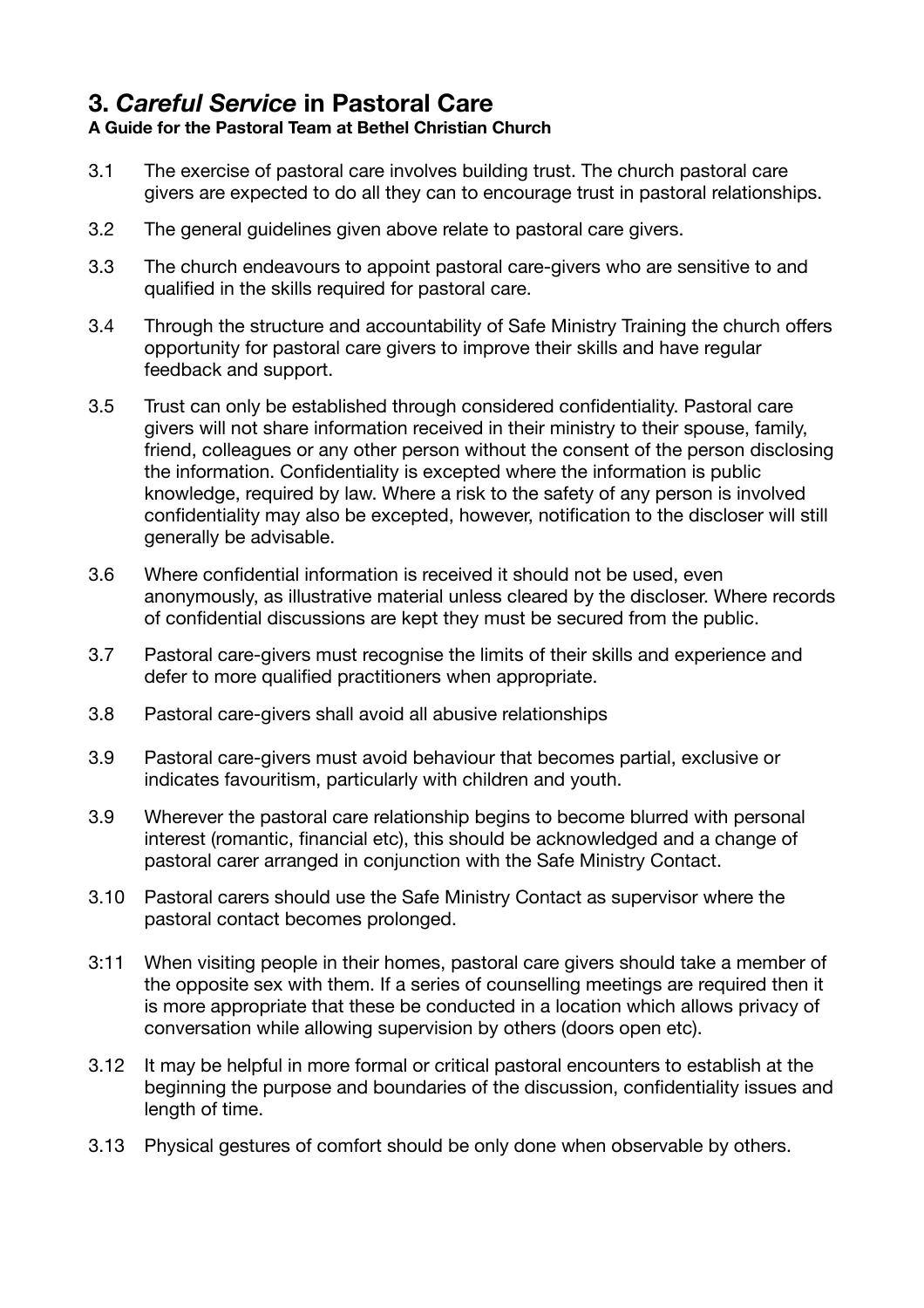## **4.** *Careful Service* **to Children & Young People**

#### **A Guide for Leaders and volunteers who minister to children & young people**

- 4.1 The children and young people at the church are significant members of the church. Leaders and volunteers who work with them should seek to encourage their participation in the whole life of the church.
- 4.2 All the general guidelines given in Part 1 above apply to leaders and volunteers working with children and young people.
- 4.3 Leaders and volunteers must not abuse children in any form.
- 4.4 By exercising ministry with children the leaders and volunteers accept responsibility to provide a well planned and safe environment for that service. This planning must also include the requirements of civil authorities (eg. Safety procedures, first-aid provisions etc).
- 4.5 The church requires that all leaders and volunteers who work with children, including those on the Pastoral Team must comply with the principles in this document and pass appropriate screening.
- 4.6 Leaders and volunteers must receive regular training in child protection and make themselves aware of the characteristics and signs of child abuse. (Training is available for free through Safe Ministry Training.)
- 4.7 Leaders and volunteers must not apply any form of physical discipline or corporal punishment.
- 4.8 Leaders and volunteers will not make available or allow the use of any prohibited material.
- 4:9 Leaders or volunteers who reasonably suspect that another member of the leadership or the church is or has abused a child must report this to a Safe Ministry Contact, and to the Civil Authorities where appropriate.
- 4.10 Except in the case of medical emergency or immanent physical danger physical contact with a child should be initiated by the child or occur with their permission. This contact must never be or able to be construed to be sexual in nature.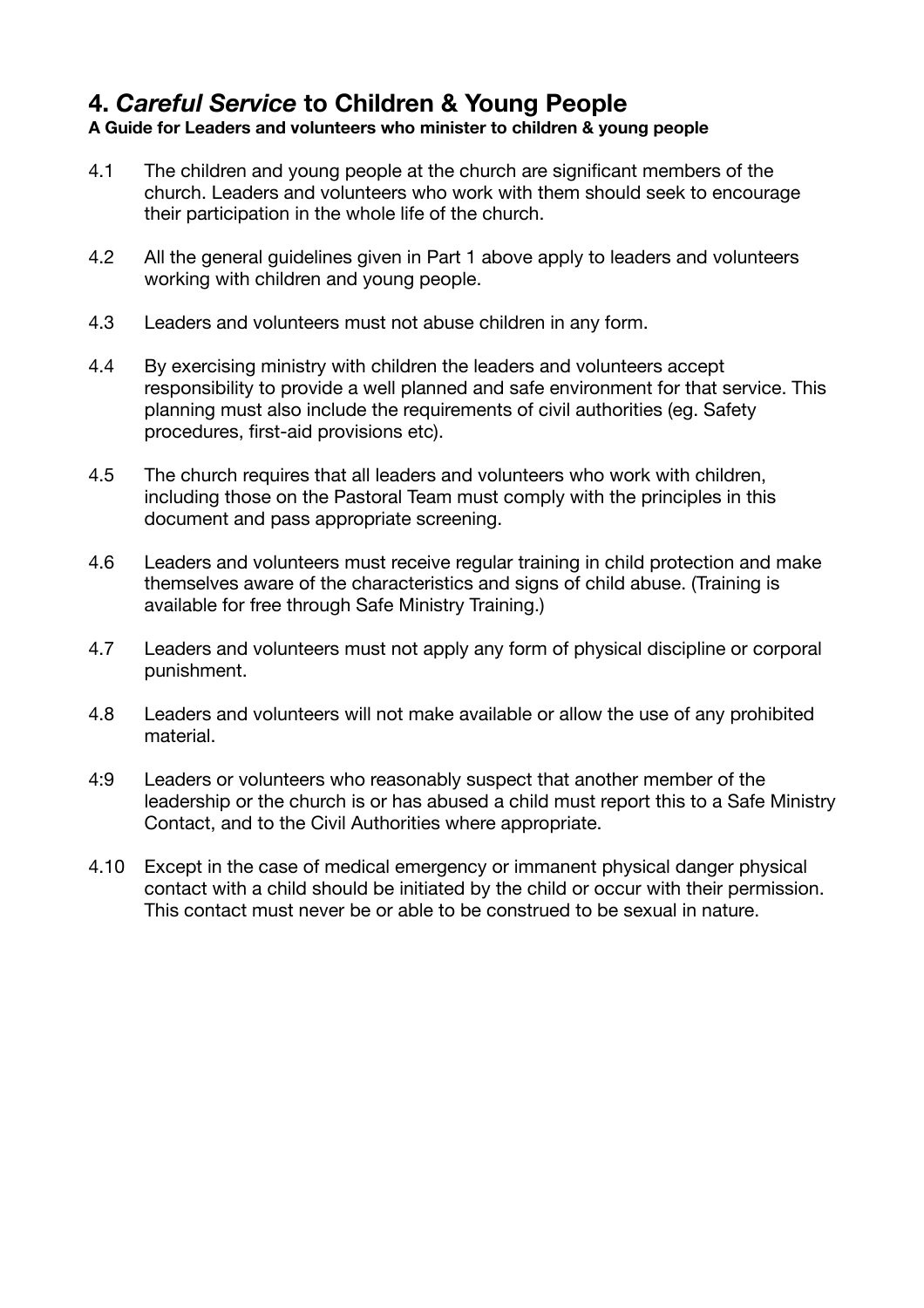## **5.** *Careful Service* **and Church Finance**

### **Maintaining integrity in matters of finance**

- 5.1 The church accepts that financial integrity is essential in all the financial transactions of the church.
- 5:2 Excepting for stipends and approved money given, Leaders must not seek personal advantage or financial gain from their position or from their pastoral relationships.
- 5.3 Leaders handling church moneys must:
	- Have clear and appropriate systems in place.
	- Must not handle church offerings alone but in the presence of another, documenting clearly all money received.
	- Not involve the paid clergy in the counting of church offerings.
	- Ensure that moneys collected are banked promptly.
	- Ensure that church accounts have more than one signatory.
- 5.4 Where leaders are offered personal gifts they should;
	- Establish for whom the gift is intended (discretion may be needed as to whether the gift should be accepted).
	- Consider if their integrity is being compromised.
	- Consider if the acceptance of the gift would cause offence if known publicly.
- 5.6 Leaders, including clergy, should avoid entering into financial loans or borrowing with those with whom they have a pastoral relationship.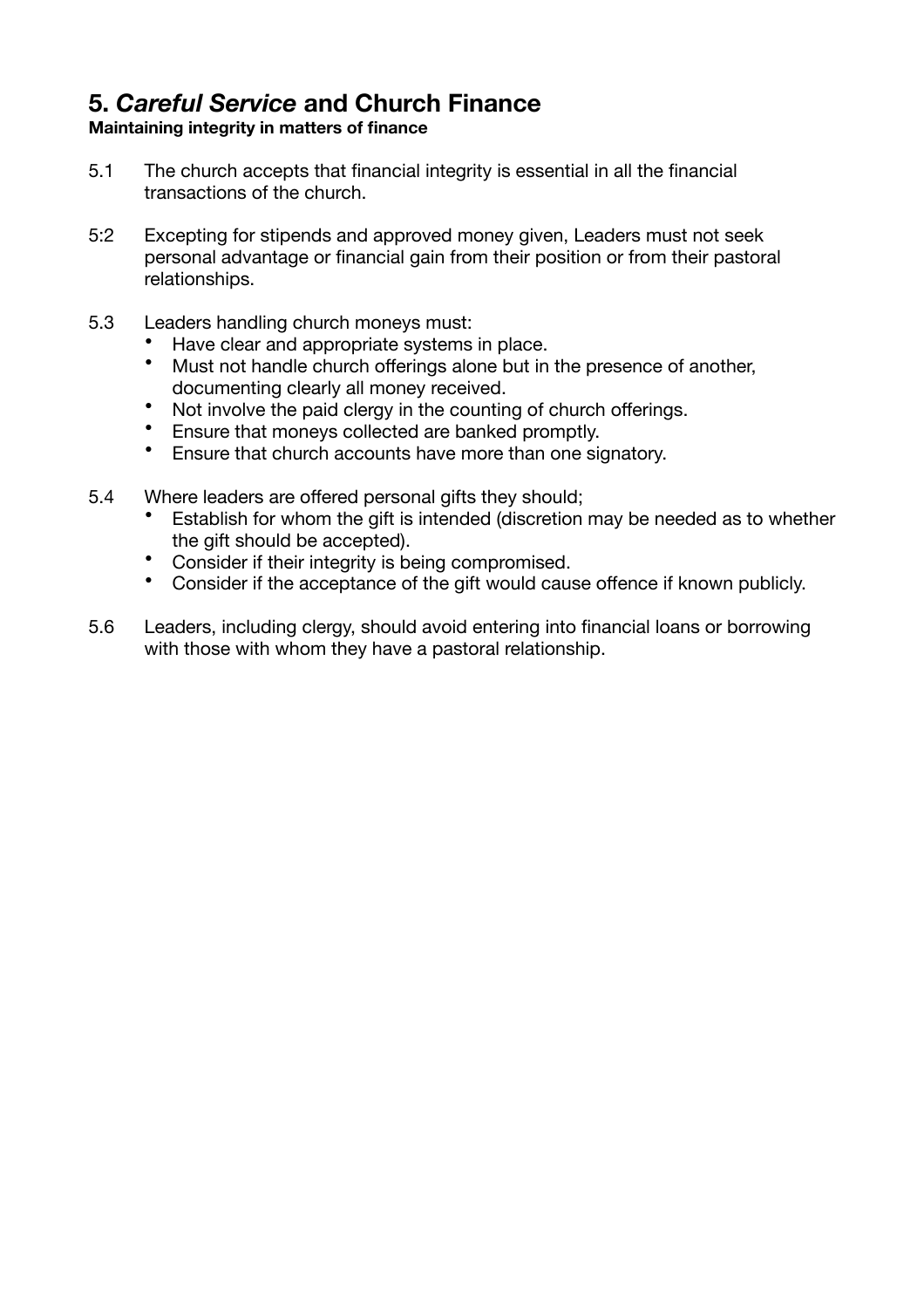## **6. Appendices**

## 6.1 Key Terms

### **Abusive Relationships**

**Abuse** in relation to an adult includes the following behaviour:

- bullying;
- emotional abuse;
- harassment;
- physical abuse;
- sexual abuse;
- spiritual abuse.

**Bullying** means the repeated seeking out or targeting of a person to cause them distress and humiliation or to exploit them. It includes:

- exclusion from a peer group;
- intimidation:
- extortion.

**Child abuse** means the following conduct in relation to a child: **(Child** means anyone under the age of 18)

- bullying;
- emotional abuse:
- harassment;
- neglect;
- physical abuse;
- sexual abuse;
- spiritual abuse.

**Emotional abuse** includes the following actions that may cause emotional harm. It includes, name calling, threats, ridicule, intimidation, isolation, hostility, rejection.

**Harassment** means unwelcome conduct, whether intended or not, in relation to another persons where the other person feels with good reason in all the circumstances offended, belittled or threatened. Such behaviour may consist of a single incident or several incidents over a period of time. It includes

- Physical contact;
- Gestures or language (overt or implied) including continual and unwarranted shouting;
- Unjustified or unnecessary comments about a person's capacities or attributes;
- Openly displayed offensive pictures, posters, graffiti or written materials;
- Unwarranted communication in any form (phone, email, texting etc), and
- Following or stalking.

**Sexual abuse** means the abuse of a child or any other person for his or her gratification or for the gratification of others. It includes the following elements: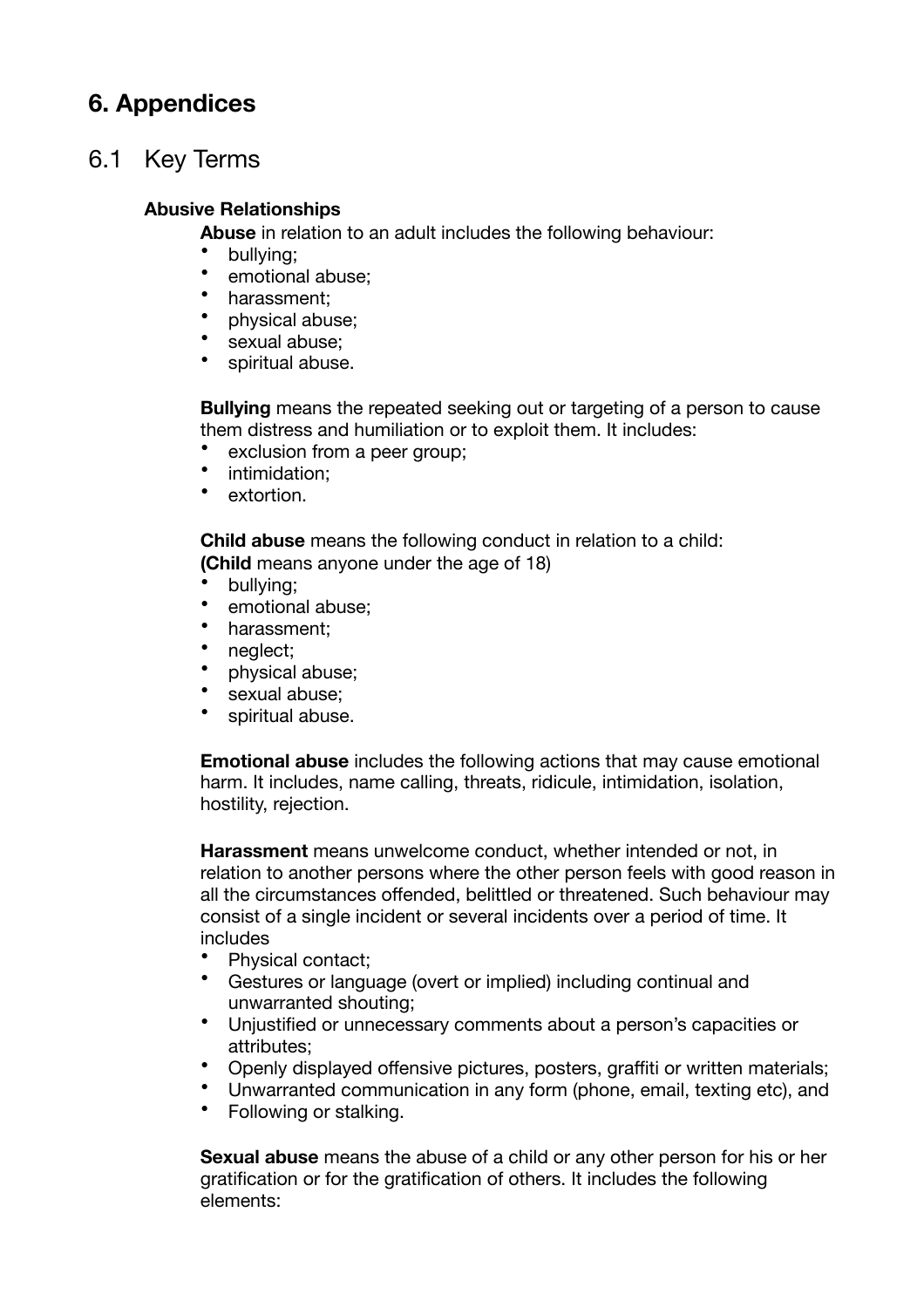- Sexual touching or fondling:
- Being encouraged or forced to touch or fondle another person;
- Kissing or holding in a sexual manner;
- Being encouraged or forced to perform oral sex:
- Vaginal or anal intercourse:
- Vaginal or anal penetration with an object or any body part.
- Making any sexual gesture or action in another person's presence;
- Making any sexual references or innuendo using any form of communication;
- Voyeurism;
- Exposure to any form of sexually explicit or suggestive material:
- Discussion of or inquiry about, personal matters of a sexual nature;
- Being encouraged or forced to masturbate self or others, or watch others masturbate;
- Indecent exposure

**Spiritual abuse** means the mistreatment of a person by actions or threats when justified by an appeal to God, faith, religion or the Scriptures. It includes:

- the use of a position of spiritual authority to dominate or manipulate another person or group;
- the isolating of a person from friends or family;
- claims for inappropriate deference to a person with spiritual authority;
- the use of Christian terminology to justify abusive behaviour.

**Church** means Bethel Christian Church

**Civil authorities** means the police and relevant State government child protection authority.

**Clergy** means the Pastor set aside by the church and ordained to the pastoral ministry and all other Elders appointed by the church.

**Grooming** is any behaviour that includes manipulation which cultivates a false sense of relationship with any person leading to the initiating or hiding of abusive behaviour.

**Leaders** are those appointed by the church to lead or participate in the ministries provided by the church.

**Pastoral care** means the care provided by the Pastor, Elders or any other person appointed by Bethel Christian Church to members of the congregation and the community involved in the different ministries of the church.

**Physical discipline** means any form of punishment or reward applied to the body.

#### **Prohibited material** includes:

- Any material classified by the Film and Literature Classification Office to be unsuitable for children to see, read or play (computer games).
- Material which the church has deemed unsuitable for children to see, read or play.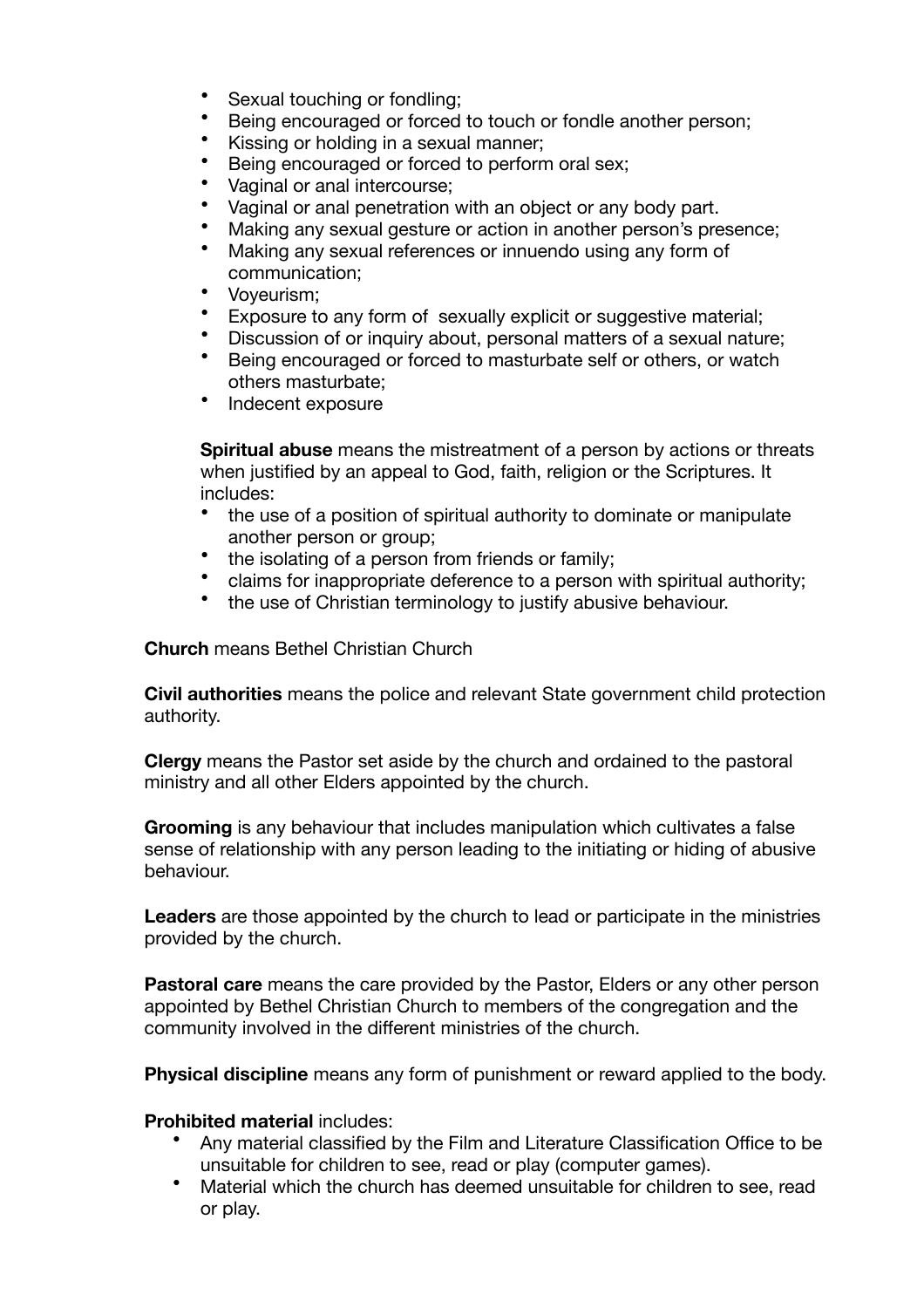• Any material or product prohibited by law for children. E.g. alcohol, tobacco products, illegal drugs, prescription drugs not prescribed for the child and gambling products.

**Safe Ministry Contact** is an appointed person with whom anyone in the Church community can report their concerns about a person, program or activity.

Bethel Christian Church's Safe Ministry Contacts are (as of October 2019):

- James Krieg (0402 951 068, [bethelnorwood@gmail.com](mailto:bethelnorwood@gmail.com))
- Wan Ting Tham (0413 502 970, wan ting888@yahoo.com.au)

**Volunteer** means any person not in a leadership role who assists in running a program within or associated with the church.